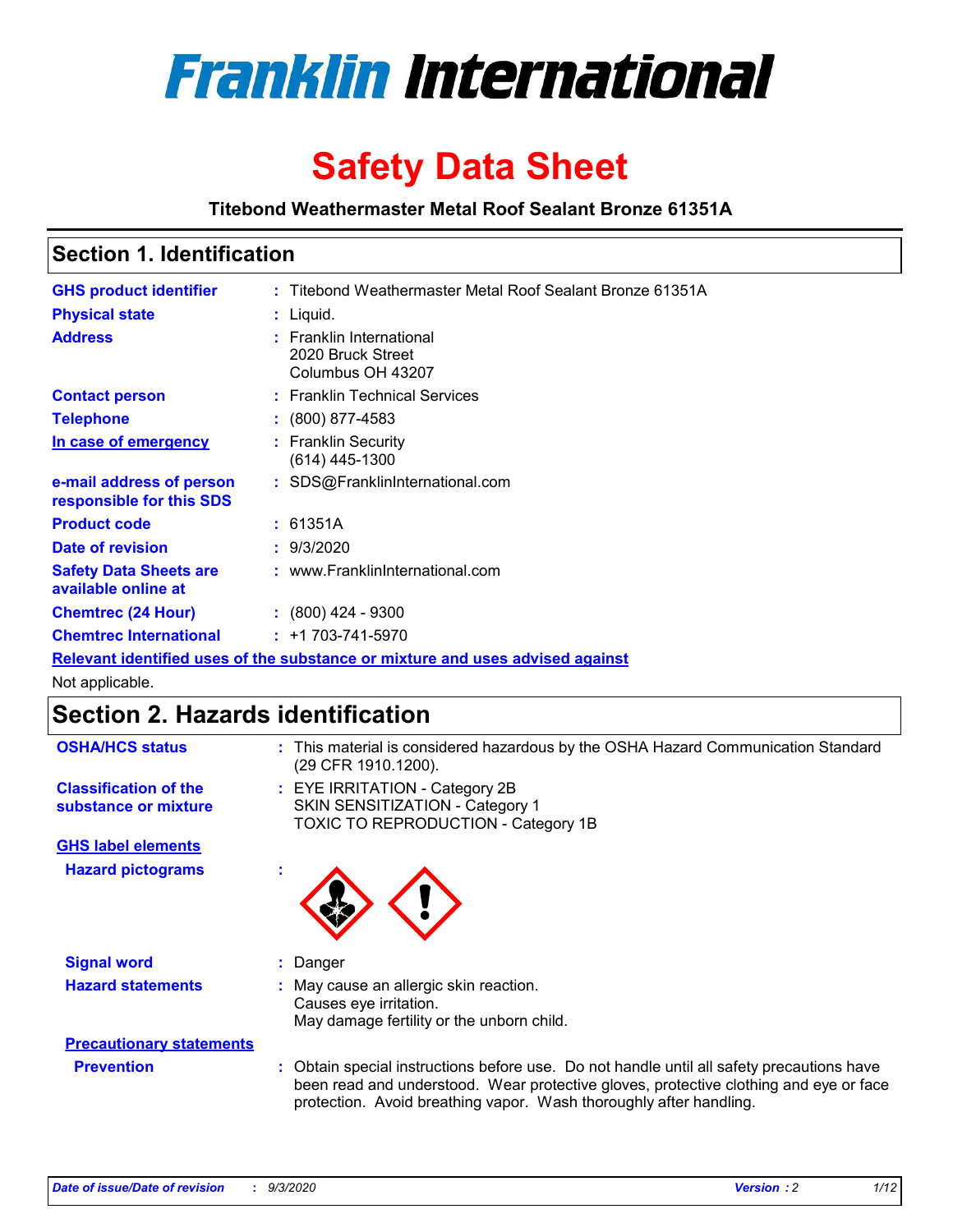### **Section 2. Hazards identification**

| <b>Response</b>                            | : IF exposed or concerned: Get medical advice or attention. Wash contaminated clothing<br>before reuse. IF ON SKIN: Wash with plenty of water. IF IN EYES: Rinse cautiously<br>with water for several minutes. Remove contact lenses, if present and easy to do.<br>Continue rinsing. If eye irritation persists: Get medical advice or attention. |
|--------------------------------------------|----------------------------------------------------------------------------------------------------------------------------------------------------------------------------------------------------------------------------------------------------------------------------------------------------------------------------------------------------|
| <b>Storage</b>                             | : Store locked up.                                                                                                                                                                                                                                                                                                                                 |
| <b>Disposal</b>                            | : Dispose of contents and container in accordance with all local, regional, national and<br>international regulations.                                                                                                                                                                                                                             |
| <b>Hazards not otherwise</b><br>classified | : Product generates methanol during cure.                                                                                                                                                                                                                                                                                                          |

# **Section 3. Composition/information on ingredients**

| <b>Substance/mixture</b> |  | : Mixture |
|--------------------------|--|-----------|
|--------------------------|--|-----------|

| <b>Ingredient name</b>       | $\frac{9}{6}$ | <b>CAS number</b> |
|------------------------------|---------------|-------------------|
| 3-aminopropyltriethoxysilane | ≤3            | 919-30-2          |
| Dibutyltin dilaurate         | ∣≤0.3         | 77-58-7           |

Any concentration shown as a range is to protect confidentiality or is due to batch variation.

**There are no additional ingredients present which, within the current knowledge of the supplier and in the concentrations applicable, are classified as hazardous to health or the environment and hence require reporting in this section.**

**Occupational exposure limits, if available, are listed in Section 8.**

### **Section 4. First aid measures**

| <b>Description of necessary first aid measures</b> |                                                                                                                                                                                                                                                                                                                                                                                                                                                                                                                                                                                                                                                                                                                                                                           |
|----------------------------------------------------|---------------------------------------------------------------------------------------------------------------------------------------------------------------------------------------------------------------------------------------------------------------------------------------------------------------------------------------------------------------------------------------------------------------------------------------------------------------------------------------------------------------------------------------------------------------------------------------------------------------------------------------------------------------------------------------------------------------------------------------------------------------------------|
| <b>Eye contact</b>                                 | : Immediately flush eyes with plenty of water, occasionally lifting the upper and lower<br>eyelids. Check for and remove any contact lenses. Continue to rinse for at least 10<br>minutes. If irritation persists, get medical attention.                                                                                                                                                                                                                                                                                                                                                                                                                                                                                                                                 |
| <b>Inhalation</b>                                  | : Remove victim to fresh air and keep at rest in a position comfortable for breathing. If<br>not breathing, if breathing is irregular or if respiratory arrest occurs, provide artificial<br>respiration or oxygen by trained personnel. It may be dangerous to the person providing<br>aid to give mouth-to-mouth resuscitation. Get medical attention. If unconscious, place<br>in recovery position and get medical attention immediately. Maintain an open airway.<br>Loosen tight clothing such as a collar, tie, belt or waistband. In case of inhalation of<br>decomposition products in a fire, symptoms may be delayed. The exposed person may<br>need to be kept under medical surveillance for 48 hours.                                                       |
| <b>Skin contact</b>                                | : Wash with plenty of soap and water. Remove contaminated clothing and shoes. Wash<br>contaminated clothing thoroughly with water before removing it, or wear gloves.<br>Continue to rinse for at least 10 minutes. Get medical attention. In the event of any<br>complaints or symptoms, avoid further exposure. Wash clothing before reuse. Clean<br>shoes thoroughly before reuse.                                                                                                                                                                                                                                                                                                                                                                                     |
| <b>Ingestion</b>                                   | : Wash out mouth with water. Remove dentures if any. Remove victim to fresh air and<br>keep at rest in a position comfortable for breathing. If material has been swallowed and<br>the exposed person is conscious, give small quantities of water to drink. Stop if the<br>exposed person feels sick as vomiting may be dangerous. Do not induce vomiting<br>unless directed to do so by medical personnel. If vomiting occurs, the head should be<br>kept low so that vomit does not enter the lungs. Get medical attention. Never give<br>anything by mouth to an unconscious person. If unconscious, place in recovery position<br>and get medical attention immediately. Maintain an open airway. Loosen tight clothing<br>such as a collar, tie, belt or waistband. |
| Most important symptoms/effects, acute and delayed |                                                                                                                                                                                                                                                                                                                                                                                                                                                                                                                                                                                                                                                                                                                                                                           |
| <b>Potential acute health effects</b>              |                                                                                                                                                                                                                                                                                                                                                                                                                                                                                                                                                                                                                                                                                                                                                                           |
| <b>Eye contact</b>                                 | : May cause eye irritation.                                                                                                                                                                                                                                                                                                                                                                                                                                                                                                                                                                                                                                                                                                                                               |
| <b>Inhalation</b>                                  | : No known significant effects or critical hazards.                                                                                                                                                                                                                                                                                                                                                                                                                                                                                                                                                                                                                                                                                                                       |
|                                                    |                                                                                                                                                                                                                                                                                                                                                                                                                                                                                                                                                                                                                                                                                                                                                                           |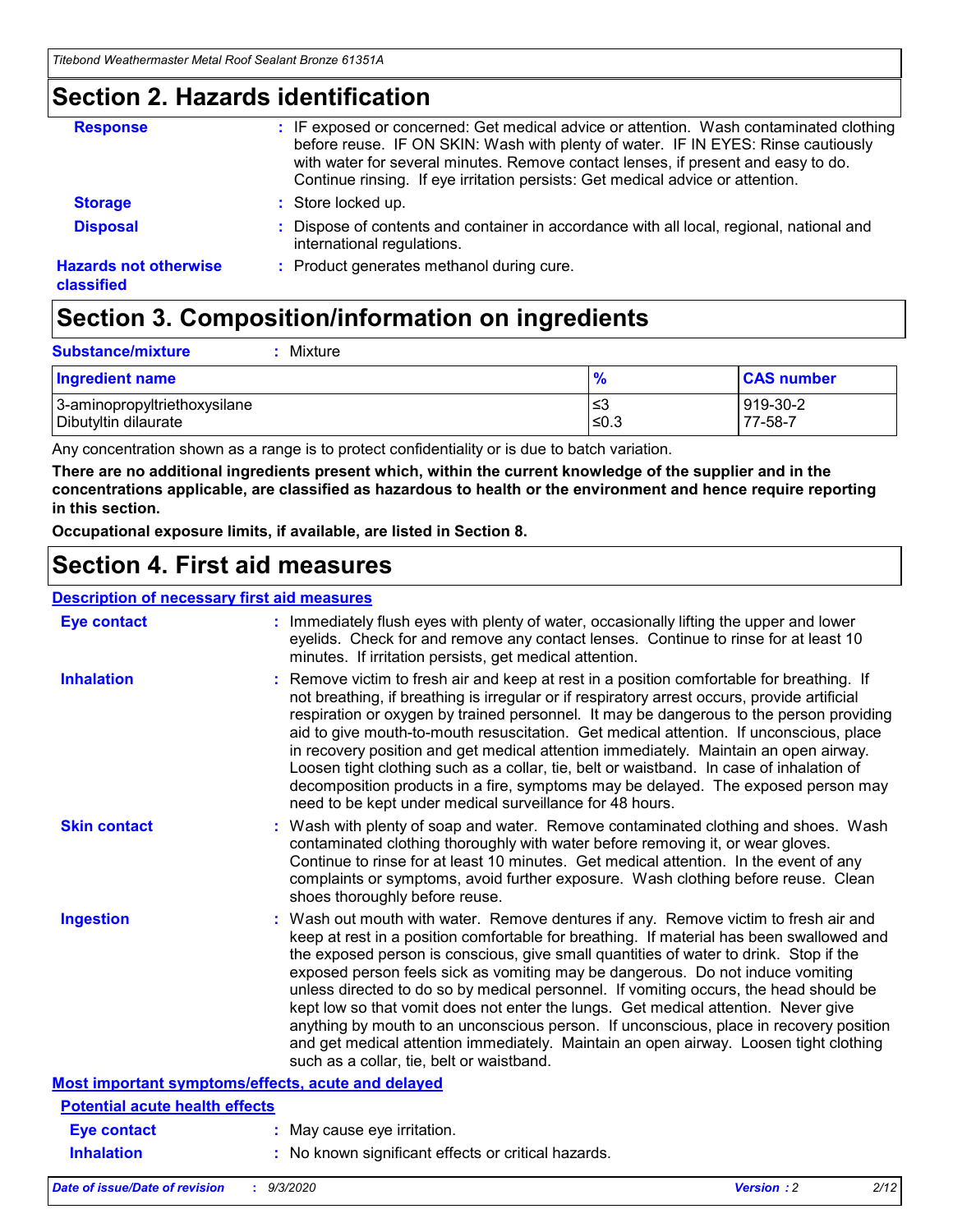| Titebong weathermaster Metal Roof Sealant Bronze 61351A |                                                                                                                                                                                                                                                                                                                                                                                                                 |
|---------------------------------------------------------|-----------------------------------------------------------------------------------------------------------------------------------------------------------------------------------------------------------------------------------------------------------------------------------------------------------------------------------------------------------------------------------------------------------------|
| <b>Section 4. First aid measures</b>                    |                                                                                                                                                                                                                                                                                                                                                                                                                 |
| <b>Skin contact</b>                                     | : May cause skin irritation.                                                                                                                                                                                                                                                                                                                                                                                    |
| <b>Ingestion</b>                                        | : No known significant effects or critical hazards.                                                                                                                                                                                                                                                                                                                                                             |
| <b>Over-exposure signs/symptoms</b>                     |                                                                                                                                                                                                                                                                                                                                                                                                                 |
| <b>Eye contact</b>                                      | : Adverse symptoms may include the following:<br>irritation<br>watering<br>redness                                                                                                                                                                                                                                                                                                                              |
| <b>Inhalation</b>                                       | : Adverse symptoms may include the following:<br>reduced fetal weight<br>increase in fetal deaths<br>skeletal malformations                                                                                                                                                                                                                                                                                     |
| <b>Skin contact</b>                                     | Adverse symptoms may include the following:<br>irritation<br>redness<br>reduced fetal weight<br>increase in fetal deaths<br>skeletal malformations                                                                                                                                                                                                                                                              |
| <b>Ingestion</b>                                        | : Adverse symptoms may include the following:<br>reduced fetal weight<br>increase in fetal deaths<br>skeletal malformations                                                                                                                                                                                                                                                                                     |
|                                                         | Indication of immediate medical attention and special treatment needed, if necessary                                                                                                                                                                                                                                                                                                                            |
| <b>Notes to physician</b>                               | : In case of inhalation of decomposition products in a fire, symptoms may be delayed.<br>The exposed person may need to be kept under medical surveillance for 48 hours.                                                                                                                                                                                                                                        |
| <b>Specific treatments</b>                              | : No specific treatment.                                                                                                                                                                                                                                                                                                                                                                                        |
| <b>Protection of first-aiders</b>                       | : No action shall be taken involving any personal risk or without suitable training. If it is<br>suspected that fumes are still present, the rescuer should wear an appropriate mask or<br>self-contained breathing apparatus. It may be dangerous to the person providing aid to<br>give mouth-to-mouth resuscitation. Wash contaminated clothing thoroughly with water<br>before removing it, or wear gloves. |

**See toxicological information (Section 11)**

### **Section 5. Fire-fighting measures**

| <b>Extinguishing media</b>                               |                                                                                                                                                                                                     |
|----------------------------------------------------------|-----------------------------------------------------------------------------------------------------------------------------------------------------------------------------------------------------|
| <b>Suitable extinguishing</b><br>media                   | : Use an extinguishing agent suitable for the surrounding fire.                                                                                                                                     |
| <b>Unsuitable extinguishing</b><br>media                 | : None known.                                                                                                                                                                                       |
| <b>Specific hazards arising</b><br>from the chemical     | : In a fire or if heated, a pressure increase will occur and the container may burst.                                                                                                               |
| <b>Hazardous thermal</b><br>decomposition products       | : Decomposition products may include the following materials:<br>carbon dioxide<br>carbon monoxide<br>nitrogen oxides<br>metal oxide/oxides                                                         |
| <b>Special protective actions</b><br>for fire-fighters   | : Promptly isolate the scene by removing all persons from the vicinity of the incident if<br>there is a fire. No action shall be taken involving any personal risk or without suitable<br>training. |
| <b>Special protective</b><br>equipment for fire-fighters | Fire-fighters should wear appropriate protective equipment and self-contained breathing<br>apparatus (SCBA) with a full face-piece operated in positive pressure mode.                              |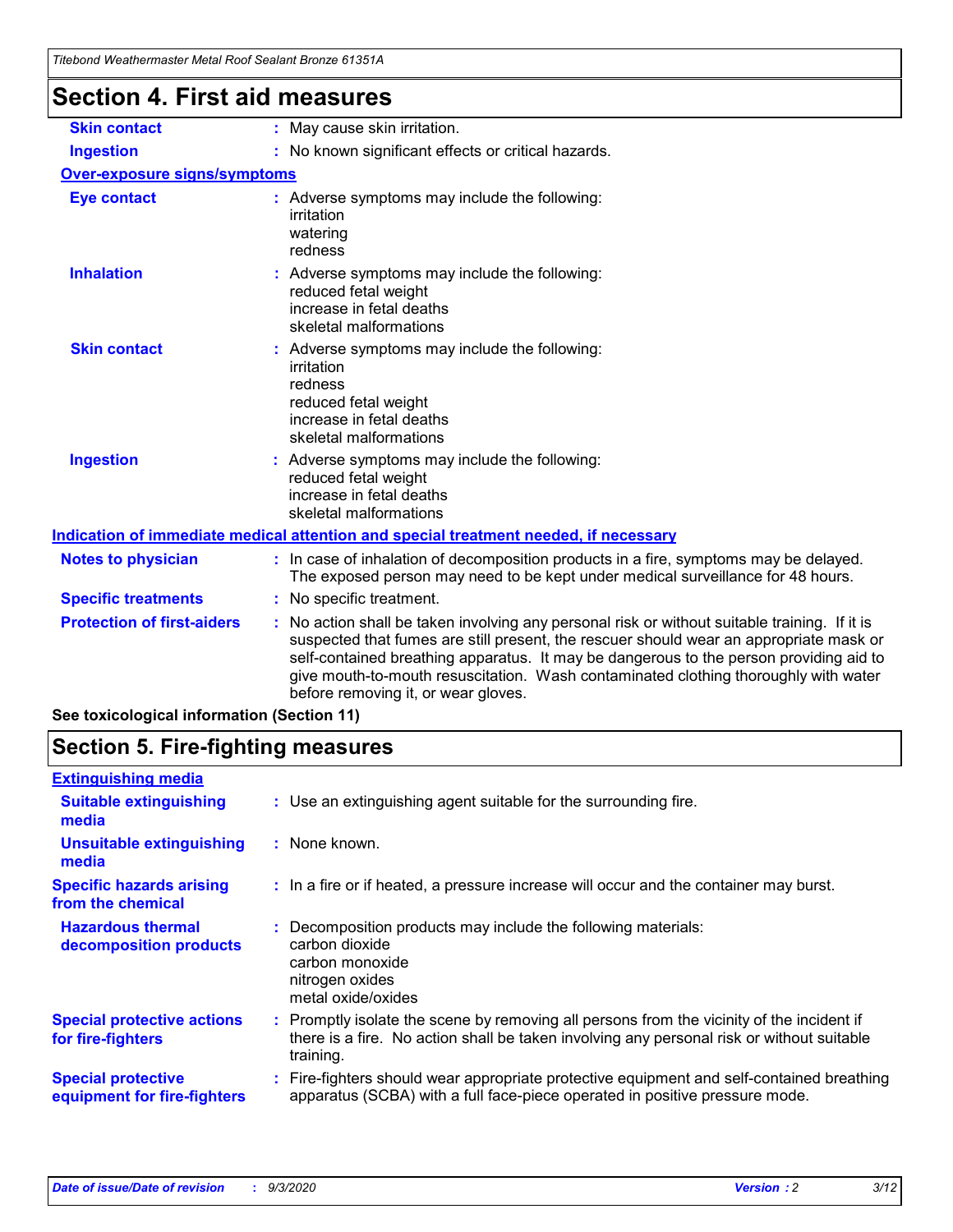### **Section 6. Accidental release measures**

|                                                       | Personal precautions, protective equipment and emergency procedures                                                                                                                                                                                                                                                                                                                                                                                                                                                                                                                                                                                                                                          |  |  |  |
|-------------------------------------------------------|--------------------------------------------------------------------------------------------------------------------------------------------------------------------------------------------------------------------------------------------------------------------------------------------------------------------------------------------------------------------------------------------------------------------------------------------------------------------------------------------------------------------------------------------------------------------------------------------------------------------------------------------------------------------------------------------------------------|--|--|--|
| For non-emergency<br>personnel                        | : No action shall be taken involving any personal risk or without suitable training.<br>Evacuate surrounding areas. Keep unnecessary and unprotected personnel from<br>entering. Do not touch or walk through spilled material. Avoid breathing vapor or mist.<br>Provide adequate ventilation. Wear appropriate respirator when ventilation is<br>inadequate. Put on appropriate personal protective equipment.                                                                                                                                                                                                                                                                                             |  |  |  |
| For emergency responders                              | If specialized clothing is required to deal with the spillage, take note of any information in<br>÷.<br>Section 8 on suitable and unsuitable materials. See also the information in "For non-<br>emergency personnel".                                                                                                                                                                                                                                                                                                                                                                                                                                                                                       |  |  |  |
| <b>Environmental precautions</b>                      | : Avoid dispersal of spilled material and runoff and contact with soil, waterways, drains<br>and sewers. Inform the relevant authorities if the product has caused environmental<br>pollution (sewers, waterways, soil or air).                                                                                                                                                                                                                                                                                                                                                                                                                                                                              |  |  |  |
| Methods and materials for containment and cleaning up |                                                                                                                                                                                                                                                                                                                                                                                                                                                                                                                                                                                                                                                                                                              |  |  |  |
| <b>Small spill</b>                                    | : Stop leak if without risk. Move containers from spill area. Dilute with water and mop up<br>if water-soluble. Alternatively, or if water-insoluble, absorb with an inert dry material and<br>place in an appropriate waste disposal container. Dispose of via a licensed waste<br>disposal contractor.                                                                                                                                                                                                                                                                                                                                                                                                     |  |  |  |
| <b>Large spill</b>                                    | : Stop leak if without risk. Move containers from spill area. Approach release from<br>upwind. Prevent entry into sewers, water courses, basements or confined areas. Wash<br>spillages into an effluent treatment plant or proceed as follows. Contain and collect<br>spillage with non-combustible, absorbent material e.g. sand, earth, vermiculite or<br>diatomaceous earth and place in container for disposal according to local regulations<br>(see Section 13). Dispose of via a licensed waste disposal contractor. Contaminated<br>absorbent material may pose the same hazard as the spilled product. Note: see<br>Section 1 for emergency contact information and Section 13 for waste disposal. |  |  |  |

### **Section 7. Handling and storage**

#### **Precautions for safe handling**

| <b>Protective measures</b>                                                       | : Put on appropriate personal protective equipment (see Section 8). Persons with a<br>history of skin sensitization problems should not be employed in any process in which<br>this product is used. Avoid exposure - obtain special instructions before use. Avoid<br>exposure during pregnancy. Do not handle until all safety precautions have been read<br>and understood. Do not get in eyes or on skin or clothing. Do not ingest. Avoid<br>breathing vapor or mist. If during normal use the material presents a respiratory hazard,<br>use only with adequate ventilation or wear appropriate respirator. Keep in the original<br>container or an approved alternative made from a compatible material, kept tightly<br>closed when not in use. Empty containers retain product residue and can be hazardous.<br>Do not reuse container. |
|----------------------------------------------------------------------------------|--------------------------------------------------------------------------------------------------------------------------------------------------------------------------------------------------------------------------------------------------------------------------------------------------------------------------------------------------------------------------------------------------------------------------------------------------------------------------------------------------------------------------------------------------------------------------------------------------------------------------------------------------------------------------------------------------------------------------------------------------------------------------------------------------------------------------------------------------|
| <b>Advice on general</b><br>occupational hygiene                                 | : Eating, drinking and smoking should be prohibited in areas where this material is<br>handled, stored and processed. Workers should wash hands and face before eating,<br>drinking and smoking. Remove contaminated clothing and protective equipment before<br>entering eating areas. See also Section 8 for additional information on hygiene<br>measures.                                                                                                                                                                                                                                                                                                                                                                                                                                                                                    |
| <b>Conditions for safe storage,</b><br>including any<br><i>incompatibilities</i> | Store between the following temperatures: 0 to 120°C (32 to 248°F). Store in<br>accordance with local regulations. Store in original container protected from direct<br>sunlight in a dry, cool and well-ventilated area, away from incompatible materials (see<br>Section 10) and food and drink. Store locked up. Keep container tightly closed and<br>sealed until ready for use. Containers that have been opened must be carefully<br>resealed and kept upright to prevent leakage. Do not store in unlabeled containers.<br>Use appropriate containment to avoid environmental contamination. See Section 10 for<br>incompatible materials before handling or use.                                                                                                                                                                         |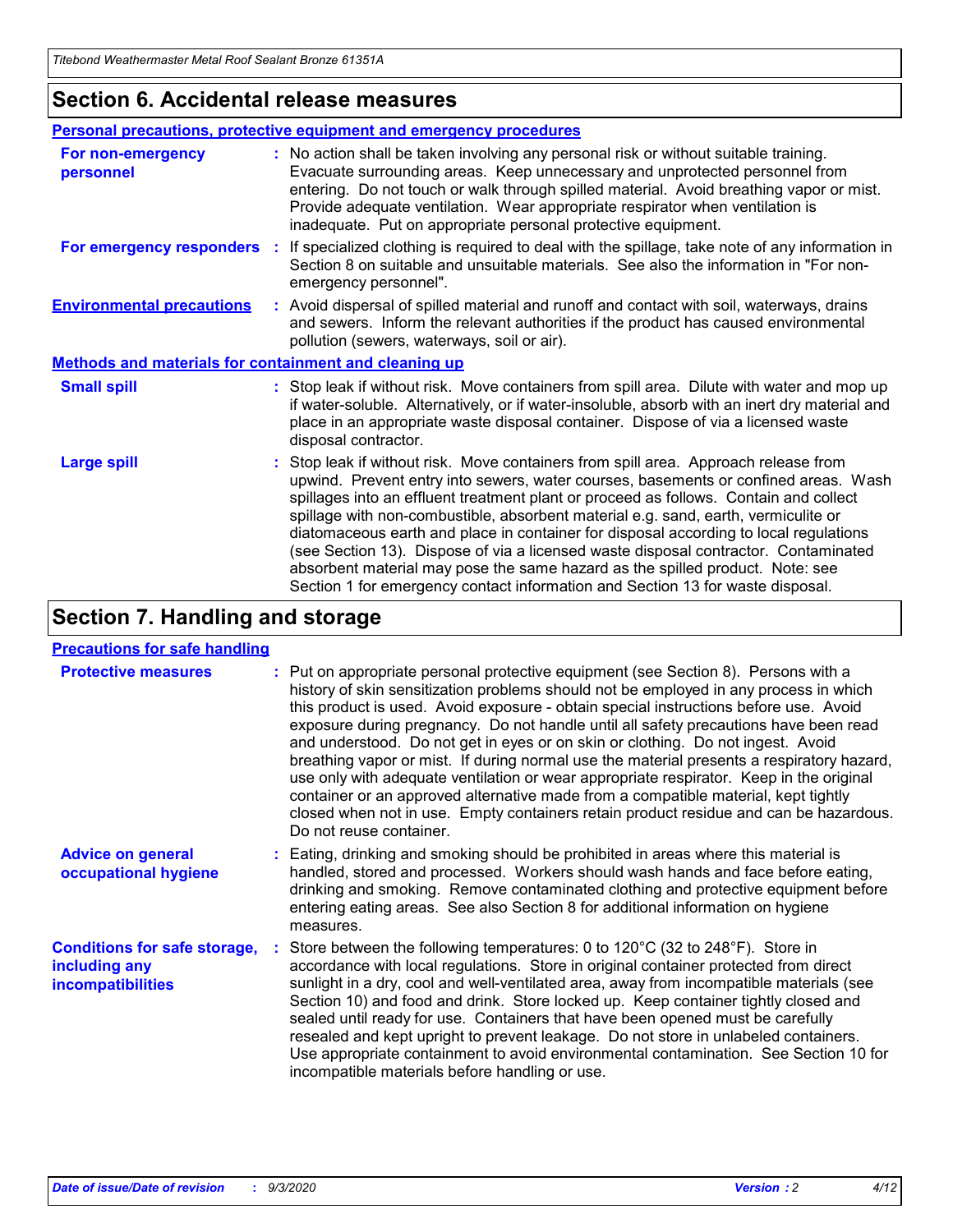# **Section 8. Exposure controls/personal protection**

#### **Control parameters**

#### **Occupational exposure limits**

| <b>Ingredient name</b>                               |    |                        | <b>Exposure limits</b>                                                                                                                                                                                                                                                                                                                                                                                                                                                                                                                                                                                                 |
|------------------------------------------------------|----|------------------------|------------------------------------------------------------------------------------------------------------------------------------------------------------------------------------------------------------------------------------------------------------------------------------------------------------------------------------------------------------------------------------------------------------------------------------------------------------------------------------------------------------------------------------------------------------------------------------------------------------------------|
| 3-aminopropyltriethoxysilane<br>Dibutyltin dilaurate |    |                        | None.<br>ACGIH TLV (United States, 3/2020). Absorbed through skin.<br>Notes: as Sn<br>TWA: $0.1 \text{ mg/m}^3$ , (as Sn) 8 hours.<br>STEL: 0.2 mg/m <sup>3</sup> , (as Sn) 15 minutes.<br>NIOSH REL (United States, 10/2016). Absorbed through skin.<br>Notes: as Sn<br>TWA: 0.1 mg/m <sup>3</sup> , (as Sn) 10 hours.<br>OSHA PEL (United States, 5/2018). Notes: as Sn<br>TWA: $0.1 \text{ mg/m}^3$ , (as Sn) 8 hours.<br>OSHA PEL 1989 (United States, 3/1989). Absorbed through skin.<br>Notes: measured as Sn<br>TWA: 0.1 mg/m <sup>3</sup> , (measured as Sn) 8 hours. Form: Organic                            |
| <b>Appropriate engineering</b><br>controls           |    |                        | : If user operations generate dust, fumes, gas, vapor or mist, use process enclosures,<br>local exhaust ventilation or other engineering controls to keep worker exposure to<br>airborne contaminants below any recommended or statutory limits.                                                                                                                                                                                                                                                                                                                                                                       |
| <b>Environmental exposure</b><br><b>controls</b>     |    |                        | Emissions from ventilation or work process equipment should be checked to ensure<br>they comply with the requirements of environmental protection legislation. In some<br>cases, fume scrubbers, filters or engineering modifications to the process equipment<br>will be necessary to reduce emissions to acceptable levels.                                                                                                                                                                                                                                                                                          |
| <b>Individual protection measures</b>                |    |                        |                                                                                                                                                                                                                                                                                                                                                                                                                                                                                                                                                                                                                        |
| <b>Hygiene measures</b>                              |    |                        | : Wash hands, forearms and face thoroughly after handling chemical products, before<br>eating, smoking and using the lavatory and at the end of the working period.<br>Appropriate techniques should be used to remove potentially contaminated clothing.<br>Contaminated work clothing should not be allowed out of the workplace. Wash<br>contaminated clothing before reusing. Ensure that eyewash stations and safety<br>showers are close to the workstation location.                                                                                                                                            |
| <b>Eye/face protection</b>                           |    |                        | Safety eyewear complying with an approved standard should be used when a risk<br>assessment indicates this is necessary to avoid exposure to liquid splashes, mists,<br>gases or dusts. If contact is possible, the following protection should be worn, unless<br>the assessment indicates a higher degree of protection: chemical splash goggles.                                                                                                                                                                                                                                                                    |
| <b>Skin protection</b>                               |    |                        |                                                                                                                                                                                                                                                                                                                                                                                                                                                                                                                                                                                                                        |
| <b>Hand protection</b>                               |    |                        | : Chemical-resistant, impervious gloves complying with an approved standard should be<br>worn at all times when handling chemical products if a risk assessment indicates this is<br>necessary. Considering the parameters specified by the glove manufacturer, check<br>during use that the gloves are still retaining their protective properties. It should be<br>noted that the time to breakthrough for any glove material may be different for different<br>glove manufacturers. In the case of mixtures, consisting of several substances, the<br>protection time of the gloves cannot be accurately estimated. |
| <b>Body protection</b>                               |    | handling this product. | Personal protective equipment for the body should be selected based on the task being<br>performed and the risks involved and should be approved by a specialist before                                                                                                                                                                                                                                                                                                                                                                                                                                                |
| <b>Other skin protection</b>                         |    |                        | Appropriate footwear and any additional skin protection measures should be selected<br>based on the task being performed and the risks involved and should be approved by a<br>specialist before handling this product.                                                                                                                                                                                                                                                                                                                                                                                                |
| <b>Respiratory protection</b>                        | ÷. | aspects of use.        | Based on the hazard and potential for exposure, select a respirator that meets the<br>appropriate standard or certification. Respirators must be used according to a<br>respiratory protection program to ensure proper fitting, training, and other important                                                                                                                                                                                                                                                                                                                                                         |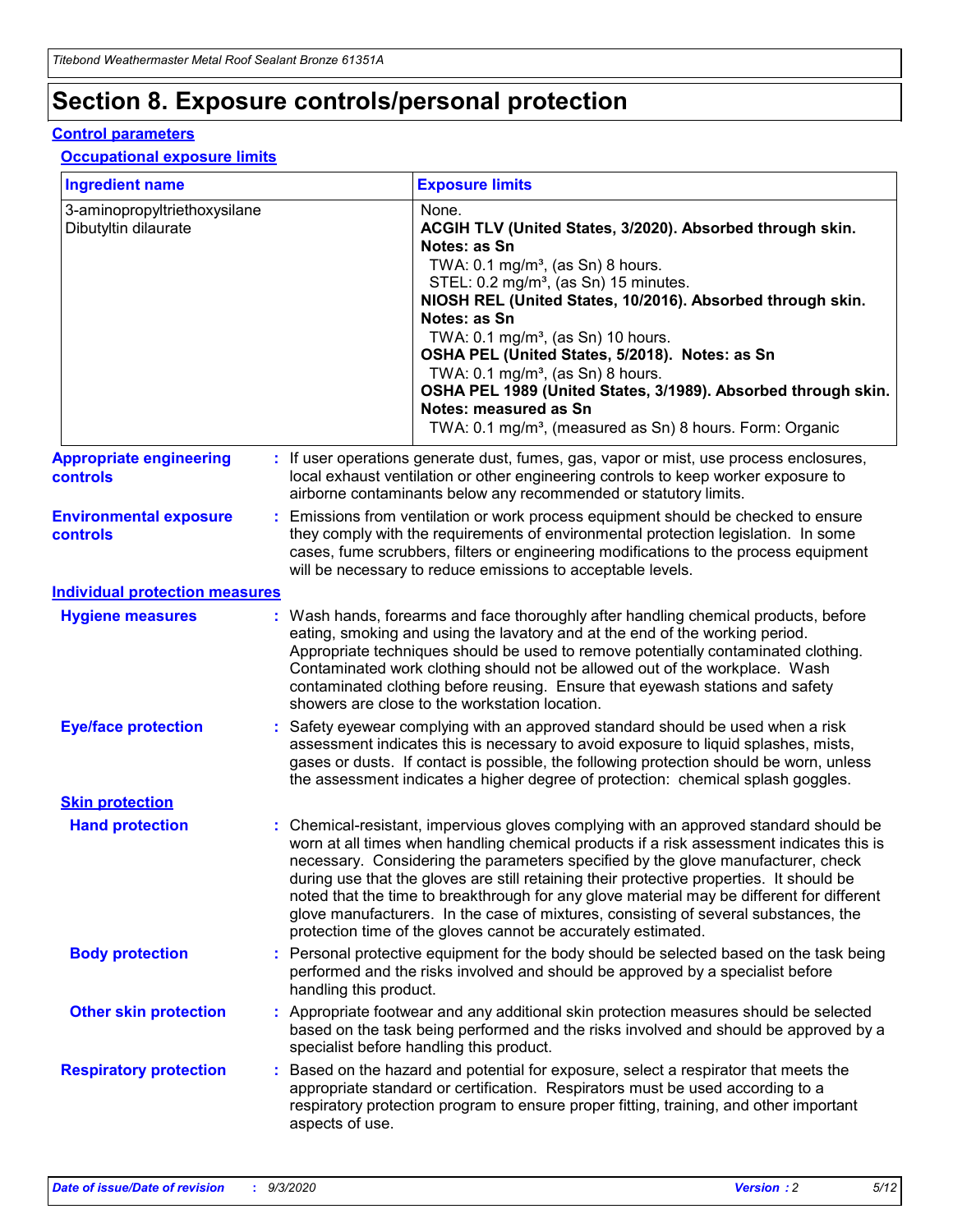### **Section 9. Physical and chemical properties**

#### **Appearance**

| <b>Physical state</b>                             | : Liquid. [Paste.]                                              |
|---------------------------------------------------|-----------------------------------------------------------------|
| <b>Color</b>                                      | Yellowish-brown.                                                |
| Odor                                              | : Characteristic.                                               |
| <b>Odor threshold</b>                             | : Not available.                                                |
| рH                                                | : Not applicable.                                               |
| <b>Melting point</b>                              | : Not available.                                                |
| <b>Boiling point</b>                              | >200°C (>392°F)                                                 |
| <b>Flash point</b>                                | : Closed cup: >200°C (>392°F) [Setaflash.]                      |
| <b>Evaporation rate</b>                           | $:$ >1 (butyl acetate = 1)                                      |
| <b>Flammability (solid, gas)</b>                  | : Not available.                                                |
| Lower and upper explosive<br>(flammable) limits   | $:$ Not available.                                              |
| <b>VOC (less water, less</b><br>exempt solvents)  | $: 0$ g/l                                                       |
| <b>Volatility</b>                                 | $: 0\%$ (w/w)                                                   |
| <b>Vapor density</b>                              | : Not available.                                                |
| <b>Relative density</b>                           | $\frac{1}{2}$ $\frac{1}{432}$                                   |
| <b>Solubility</b>                                 | Insoluble in the following materials: cold water and hot water. |
| <b>Solubility in water</b>                        | : Not available.                                                |
| <b>Partition coefficient: n-</b><br>octanol/water | : Not available.                                                |
| <b>Auto-ignition temperature</b>                  | $:$ Not available.                                              |
| <b>Decomposition temperature</b>                  | : Not available.                                                |
| <b>Viscosity</b>                                  | : Not available.                                                |

### **Section 10. Stability and reactivity**

| <b>Reactivity</b>                            |    | : No specific test data related to reactivity available for this product or its ingredients.            |
|----------------------------------------------|----|---------------------------------------------------------------------------------------------------------|
| <b>Chemical stability</b>                    |    | : The product is stable.                                                                                |
| <b>Possibility of hazardous</b><br>reactions |    | : Under normal conditions of storage and use, hazardous reactions will not occur.                       |
| <b>Conditions to avoid</b>                   |    | : No specific data.                                                                                     |
| <b>Incompatible materials</b>                |    | : No specific data.                                                                                     |
| <b>Hazardous decomposition</b><br>products   | ÷. | Under normal conditions of storage and use, hazardous decomposition products should<br>not be produced. |

### **Section 11. Toxicological information**

#### **Information on toxicological effects**

#### **Acute toxicity**

| <b>Product/ingredient name</b> | <b>Result</b>           | <b>Species</b> | <b>Dose</b>                | <b>Exposure</b> |
|--------------------------------|-------------------------|----------------|----------------------------|-----------------|
| 3-aminopropyltriethoxysilane   | <b>ILD50 Dermal</b>     | Rabbit         | 4.29 g/kg                  |                 |
| Dibutyltin dilaurate           | ILD50 Oral<br>LD50 Oral | Rat<br>Rat     | $1.57$ g/kg<br>175 $mg/kg$ |                 |
|                                |                         |                |                            |                 |

**Irritation/Corrosion**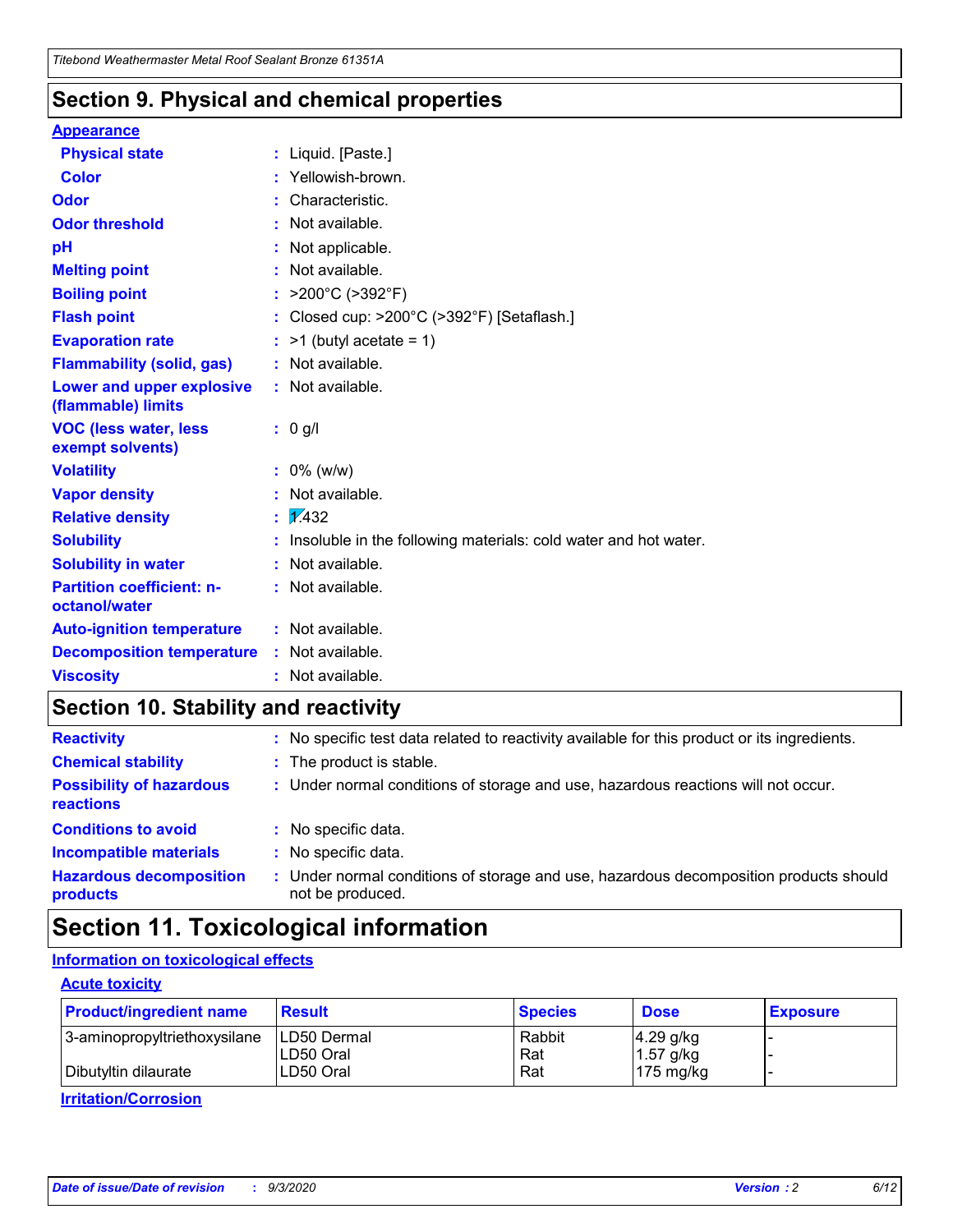# **Section 11. Toxicological information**

| <b>Product/ingredient name</b> | <b>Result</b>                 | <b>Species</b> | <b>Score</b> | <b>Exposure</b>    | <b>Observation</b> |
|--------------------------------|-------------------------------|----------------|--------------|--------------------|--------------------|
| 3-aminopropyltriethoxysilane   | Eyes - Mild irritant          | Rabbit         |              | $100$ mg           |                    |
|                                | Eyes - Severe irritant        | Rabbit         |              | 24 hours 750       |                    |
|                                |                               |                |              | ug                 |                    |
|                                | <b>Skin - Severe irritant</b> | Rabbit         |              | 24 hours 5         | ۰                  |
| Dibutyltin dilaurate           | Eyes - Moderate irritant      | Rabbit         |              | mq<br>24 hours 100 |                    |
|                                |                               |                |              | mg                 |                    |
|                                | Skin - Severe irritant        | Rabbit         |              | 500 mg             |                    |

#### **Sensitization**

Not available.

#### **Mutagenicity**

Not available.

#### **Carcinogenicity**

Not available.

#### **Reproductive toxicity**

Not available.

#### **Teratogenicity**

Not available.

#### **Specific target organ toxicity (single exposure)**

Not available.

#### **Specific target organ toxicity (repeated exposure)**

| <b>Name</b>                                                                  |                                                                                                                             | <b>Category</b>                                     | <b>Route of</b><br>exposure | <b>Target organs</b> |  |  |
|------------------------------------------------------------------------------|-----------------------------------------------------------------------------------------------------------------------------|-----------------------------------------------------|-----------------------------|----------------------|--|--|
| Dibutyltin dilaurate                                                         |                                                                                                                             | Category 1                                          |                             | respiratory system   |  |  |
| <b>Aspiration hazard</b><br>Not available.                                   |                                                                                                                             |                                                     |                             |                      |  |  |
| <b>Information on the likely</b><br>routes of exposure                       | : Not available.                                                                                                            |                                                     |                             |                      |  |  |
| <b>Potential acute health effects</b>                                        |                                                                                                                             |                                                     |                             |                      |  |  |
| <b>Eye contact</b>                                                           | : May cause eye irritation.                                                                                                 |                                                     |                             |                      |  |  |
| <b>Inhalation</b>                                                            |                                                                                                                             | : No known significant effects or critical hazards. |                             |                      |  |  |
| <b>Skin contact</b>                                                          |                                                                                                                             | : May cause skin irritation.                        |                             |                      |  |  |
| <b>Ingestion</b>                                                             |                                                                                                                             | : No known significant effects or critical hazards. |                             |                      |  |  |
| Symptoms related to the physical, chemical and toxicological characteristics |                                                                                                                             |                                                     |                             |                      |  |  |
| <b>Eye contact</b>                                                           | : Adverse symptoms may include the following:<br>irritation<br>watering<br>redness                                          |                                                     |                             |                      |  |  |
| <b>Inhalation</b>                                                            | : Adverse symptoms may include the following:<br>reduced fetal weight<br>increase in fetal deaths<br>skeletal malformations |                                                     |                             |                      |  |  |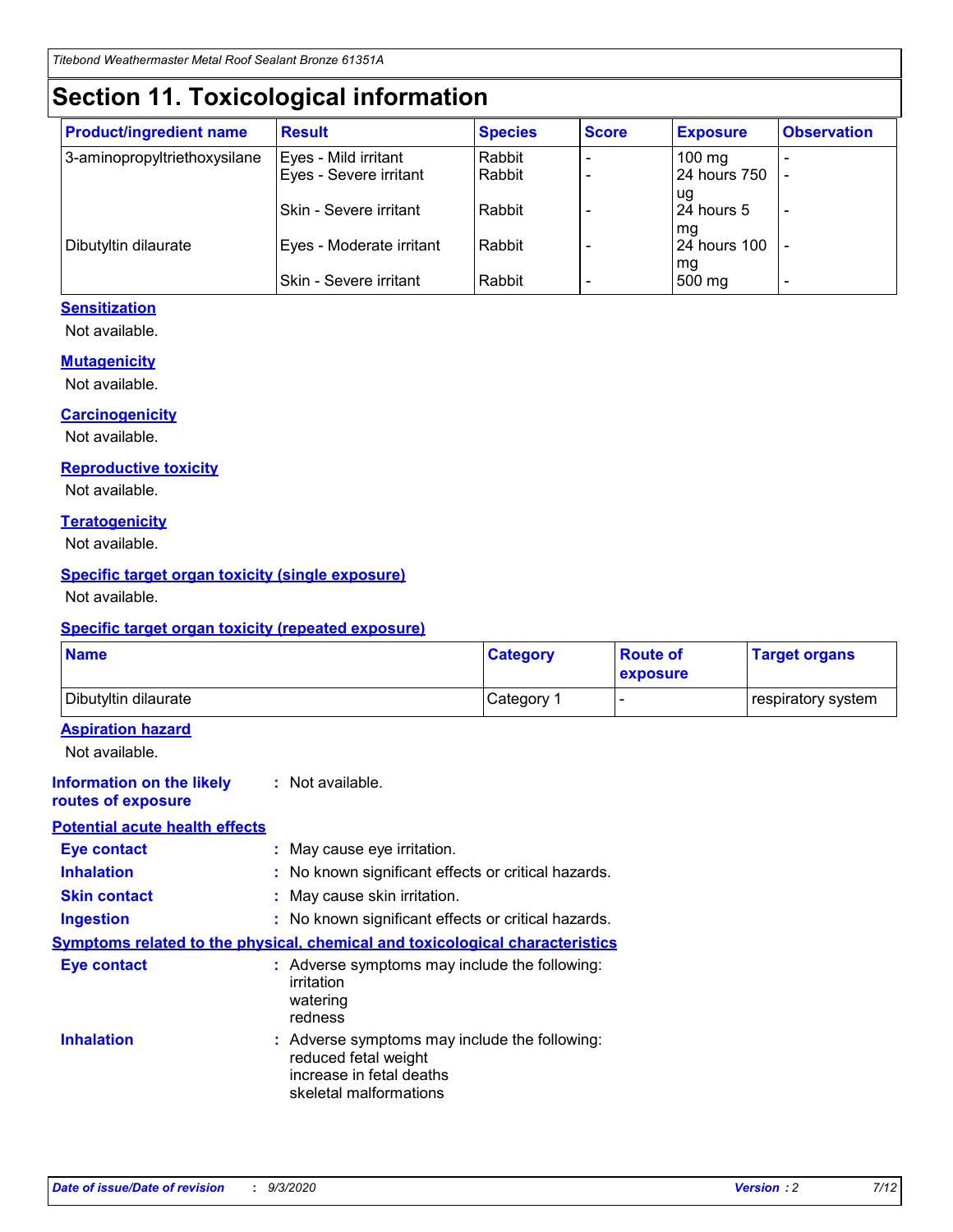*Titebond Weathermaster Metal Roof Sealant Bronze 61351A*

# **Section 11. Toxicological information**

| <b>Skin contact</b>                     | : Adverse symptoms may include the following:<br>irritation                                                                 |  |
|-----------------------------------------|-----------------------------------------------------------------------------------------------------------------------------|--|
|                                         | redness                                                                                                                     |  |
|                                         | reduced fetal weight<br>increase in fetal deaths                                                                            |  |
|                                         | skeletal malformations                                                                                                      |  |
| <b>Ingestion</b>                        | : Adverse symptoms may include the following:<br>reduced fetal weight<br>increase in fetal deaths<br>skeletal malformations |  |
|                                         | Delayed and immediate effects and also chronic effects from short and long term exposure                                    |  |
| <b>Short term exposure</b>              |                                                                                                                             |  |
| <b>Potential immediate</b><br>effects   | : Not available.                                                                                                            |  |
| <b>Potential delayed effects</b>        | : Not available.                                                                                                            |  |
| <b>Long term exposure</b>               |                                                                                                                             |  |
| <b>Potential immediate</b><br>effects   | : Not available.                                                                                                            |  |
| <b>Potential delayed effects</b>        | : Not available.                                                                                                            |  |
| <b>Potential chronic health effects</b> |                                                                                                                             |  |
| Not available.                          |                                                                                                                             |  |
| <b>General</b>                          | : Once sensitized, a severe allergic reaction may occur when subsequently exposed to<br>very low levels.                    |  |
| <b>Carcinogenicity</b>                  | : No known significant effects or critical hazards.                                                                         |  |
| <b>Mutagenicity</b>                     | : No known significant effects or critical hazards.                                                                         |  |
| <b>Teratogenicity</b>                   | May damage the unborn child.                                                                                                |  |
| <b>Developmental effects</b>            | : No known significant effects or critical hazards.                                                                         |  |
| <b>Fertility effects</b>                | : May damage fertility.                                                                                                     |  |
| <b>Numerical measures of toxicity</b>   |                                                                                                                             |  |
| <b>Acute toxicity estimates</b>         |                                                                                                                             |  |
| والمادانون والملا                       |                                                                                                                             |  |

Not available.

# **Section 12. Ecological information**

#### **Toxicity**

| <b>Product/ingredient name</b> | <b>Result</b>                                       | <b>Species</b>               | <b>Exposure</b>       |
|--------------------------------|-----------------------------------------------------|------------------------------|-----------------------|
| Dibutyltin dilaurate           | $ CC50>3$ mg/l<br>Chronic EC10 > 2 mg/l Fresh water | Algae<br>Algae - Desmodesmus | 72 hours<br>196 hours |
|                                |                                                     | <b>I</b> subspicatus         |                       |

#### **Persistence and degradability**

| <b>Product/ingredient name</b> | <b>Test</b>                                                                    | <b>Result</b>  |                   | <b>Dose</b> | <b>Inoculum</b>         |
|--------------------------------|--------------------------------------------------------------------------------|----------------|-------------------|-------------|-------------------------|
| Dibutyltin dilaurate           | OECD 301F<br>Ready<br>Biodegradability -<br>Manometric<br>Respirometry<br>Test | 23 % - 28 days |                   |             |                         |
| <b>Product/ingredient name</b> | <b>Aquatic half-life</b>                                                       |                | <b>Photolysis</b> |             | <b>Biodegradability</b> |
| Dibutyltin dilaurate           |                                                                                |                |                   |             | <b>Inherent</b>         |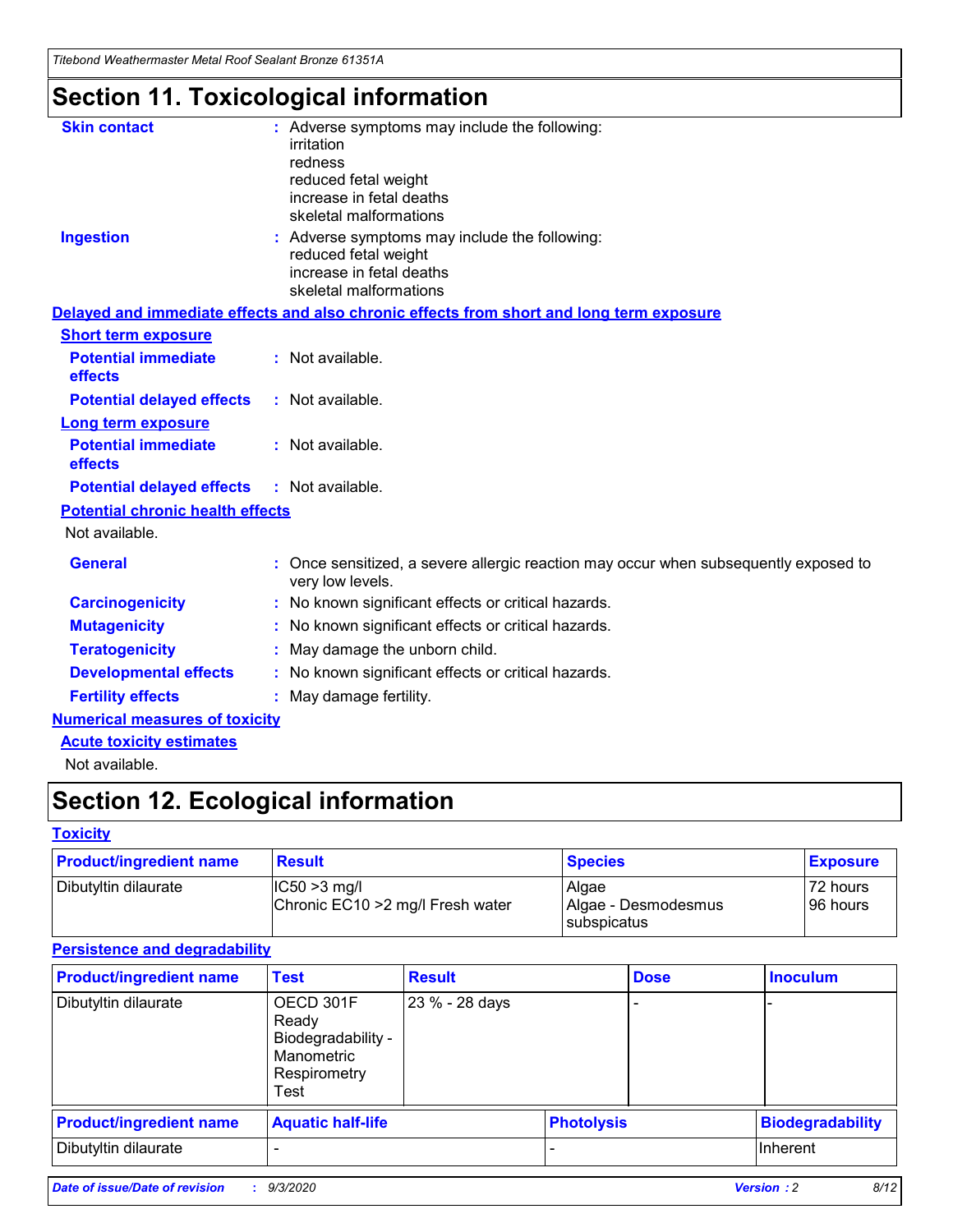# **Section 12. Ecological information**

#### **Bioaccumulative potential**

| <b>Product/ingredient name</b> | $\mathsf{LogP}_\mathsf{ow}$ | <b>BCF</b> | <b>Potential</b> |
|--------------------------------|-----------------------------|------------|------------------|
| 3-aminopropyltriethoxysilane   | 1.7                         | 3.4        | low              |
| Dibutyltin dilaurate           | 4.44                        | 2.91       | low              |

#### **Mobility in soil**

| <b>Soil/water partition</b>           | : Not available. |
|---------------------------------------|------------------|
| <b>coefficient</b> (K <sub>oc</sub> ) |                  |

**Other adverse effects** : No known significant effects or critical hazards.

### **Section 13. Disposal considerations**

**Disposal methods :**

The generation of waste should be avoided or minimized wherever possible. Disposal of this product, solutions and any by-products should at all times comply with the requirements of environmental protection and waste disposal legislation and any regional local authority requirements. Dispose of surplus and non-recyclable products via a licensed waste disposal contractor. Waste should not be disposed of untreated to the sewer unless fully compliant with the requirements of all authorities with jurisdiction. Waste packaging should be recycled. Incineration or landfill should only be considered when recycling is not feasible. This material and its container must be disposed of in a safe way. Care should be taken when handling emptied containers that have not been cleaned or rinsed out. Empty containers or liners may retain some product residues. Avoid dispersal of spilled material and runoff and contact with soil, waterways, drains and sewers.

### **Section 14. Transport information**

|                                      | <b>DOT</b><br><b>Classification</b> | <b>TDG</b><br><b>Classification</b> | <b>Mexico</b><br><b>Classification</b> | <b>ADR/RID</b>               | <b>IMDG</b>              | <b>IATA</b>    |
|--------------------------------------|-------------------------------------|-------------------------------------|----------------------------------------|------------------------------|--------------------------|----------------|
| <b>UN number</b>                     | Not regulated.                      | Not regulated.                      | Not regulated.                         | Not regulated.               | Not regulated.           | Not regulated. |
| <b>UN proper</b><br>shipping name    |                                     |                                     |                                        |                              |                          |                |
| <b>Transport</b><br>hazard class(es) | $\overline{\phantom{0}}$            | $\overline{\phantom{0}}$            | $\qquad \qquad$                        | $\qquad \qquad \blacksquare$ | $\overline{\phantom{0}}$ |                |
| <b>Packing group</b>                 | -                                   |                                     |                                        |                              |                          |                |
| <b>Environmental</b><br>hazards      | No.                                 | No.                                 | No.                                    | No.                          | No.                      | No.            |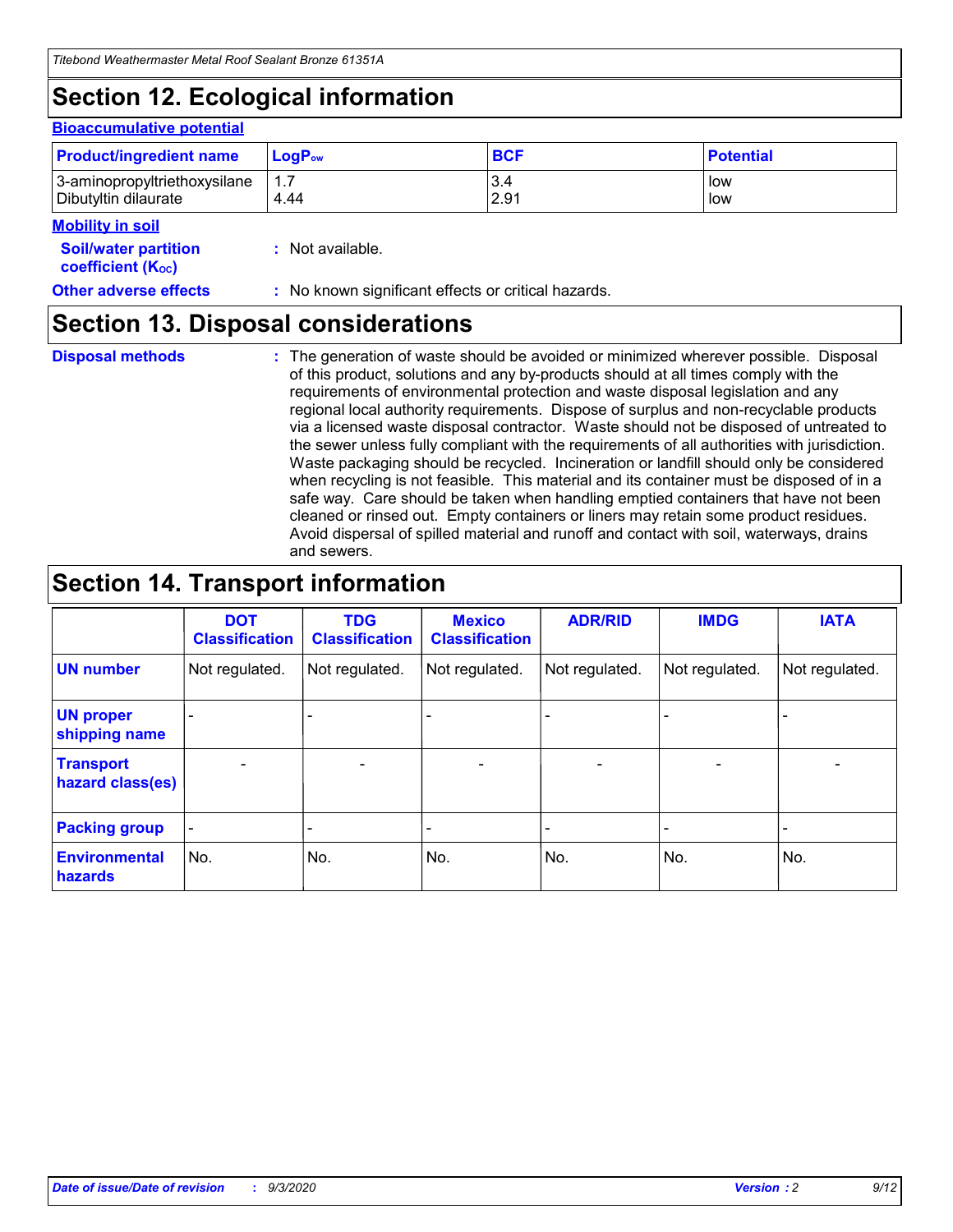### **Section 15. Regulatory information**

#### **U.S. Federal regulations**

#### **SARA 302/304**

#### **Composition/information on ingredients**

No products were found.

| SARA 304 RQ | Not applicable. |
|-------------|-----------------|
|-------------|-----------------|

#### **SARA 311/312**

**Classification :** EYE IRRITATION - Category 2B SKIN SENSITIZATION - Category 1 TOXIC TO REPRODUCTION - Category 1B HNOC - Product generates methanol during cure.

#### **Composition/information on ingredients**

| <b>Name</b>                  | $\frac{9}{6}$ | <b>Classification</b>                                                                                                                                                                                                                                                                                      |
|------------------------------|---------------|------------------------------------------------------------------------------------------------------------------------------------------------------------------------------------------------------------------------------------------------------------------------------------------------------------|
| 3-aminopropyltriethoxysilane | $\leq$ 3      | <b>FLAMMABLE LIQUIDS - Category 4</b><br><b>ACUTE TOXICITY (oral) - Category 4</b><br><b>SKIN IRRITATION - Category 2</b><br>EYE IRRITATION - Category 2A                                                                                                                                                  |
| Dibutyltin dilaurate         | ≤0.3          | <b>ACUTE TOXICITY (oral) - Category 3</b><br>SKIN CORROSION - Category 1C<br>SERIOUS EYE DAMAGE - Category 1<br>SKIN SENSITIZATION - Category 1<br><b>GERM CELL MUTAGENICITY - Category 2</b><br>TOXIC TO REPRODUCTION - Category 1B<br>SPECIFIC TARGET ORGAN TOXICITY (REPEATED<br>EXPOSURE) - Category 1 |

#### **State regulations**

**Massachusetts :**

: None of the components are listed.

**New York :** None of the components are listed. **New Jersey :** None of the components are listed.

**Pennsylvania :** None of the components are listed.

#### **California Prop. 65**

WARNING: This product can expose you to methanol, which is known to the State of California to cause birth defects or other reproductive harm. For more information go to www.P65Warnings.ca.gov.

| Ingredient name | No significant risk<br>level | <b>Maximum</b><br>acceptable dosage<br><b>level</b> |
|-----------------|------------------------------|-----------------------------------------------------|
| l methanol      |                              | Yes.                                                |

#### **International regulations**

**Chemical Weapon Convention List Schedules I, II & III Chemicals** Not listed.

#### **Montreal Protocol**

Not listed.

**Stockholm Convention on Persistent Organic Pollutants**

Not listed.

#### **UNECE Aarhus Protocol on POPs and Heavy Metals** Not listed.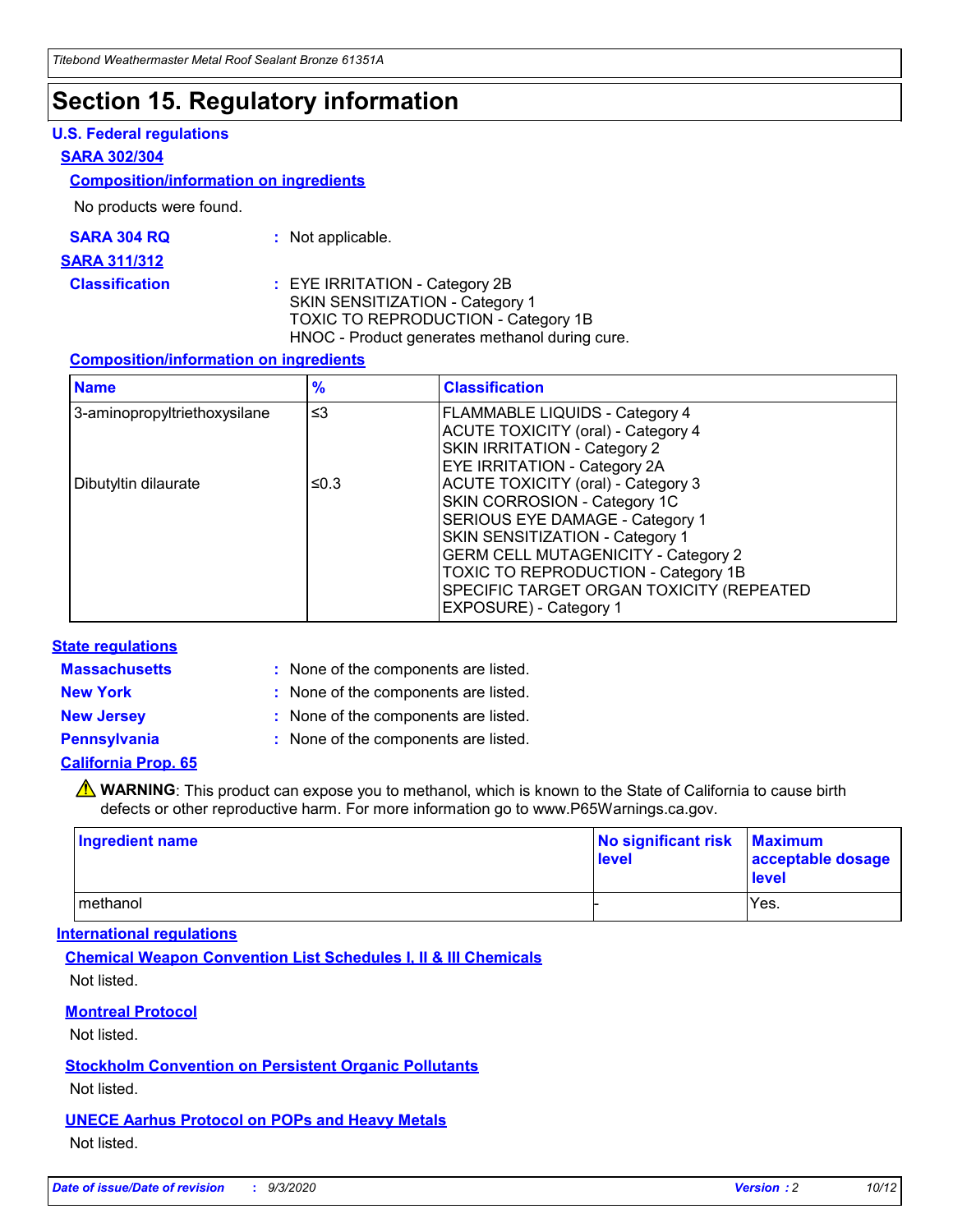## **Section 15. Regulatory information**

#### **Inventory list**

- 
- **China :** Not determined.

**United States TSCA 8(b) inventory**

**:** All components are active or exempted.

# **Section 16. Other information**

**Hazardous Material Information System (U.S.A.)**



**Caution: HMIS® ratings are based on a 0-4 rating scale, with 0 representing minimal hazards or risks, and 4 representing significant hazards or risks. Although HMIS® ratings and the associated label are not required on SDSs or products leaving a facility under 29 CFR 1910.1200, the preparer may choose to provide them. HMIS® ratings are to be used with a fully implemented HMIS® program. HMIS® is a registered trademark and service mark of the American Coatings Association, Inc.**

**The customer is responsible for determining the PPE code for this material. For more information on HMIS® Personal Protective Equipment (PPE) codes, consult the HMIS® Implementation Manual.**

**National Fire Protection Association (U.S.A.)**



**Reprinted with permission from NFPA 704-2001, Identification of the Hazards of Materials for Emergency Response Copyright ©1997, National Fire Protection Association, Quincy, MA 02269. This reprinted material is not the complete and official position of the National Fire Protection Association, on the referenced subject which is represented only by the standard in its entirety.**

**Copyright ©2001, National Fire Protection Association, Quincy, MA 02269. This warning system is intended to be interpreted and applied only by properly trained individuals to identify fire, health and reactivity hazards of chemicals. The user is referred to certain limited number of chemicals with recommended classifications in NFPA 49 and NFPA 325, which would be used as a guideline only. Whether the chemicals are classified by NFPA or not, anyone using the 704 systems to classify chemicals does so at their own risk.**

#### **Procedure used to derive the classification**

| <b>Classification</b>                                                                                         | <b>Justification</b>                                  |
|---------------------------------------------------------------------------------------------------------------|-------------------------------------------------------|
| <b>EYE IRRITATION - Category 2B</b><br>SKIN SENSITIZATION - Category 1<br>TOXIC TO REPRODUCTION - Category 1B | Expert judgment<br>Expert judgment<br>Expert judgment |
| <b>History</b>                                                                                                |                                                       |

| .                                 |             |
|-----------------------------------|-------------|
| Date of printing                  | : 4/22/2022 |
| Date of issue/Date of<br>revision | : 9/3/2020  |
| Date of previous issue            | : 9/3/2020  |
| <b>Version</b>                    | $\cdot$ 2   |
|                                   |             |